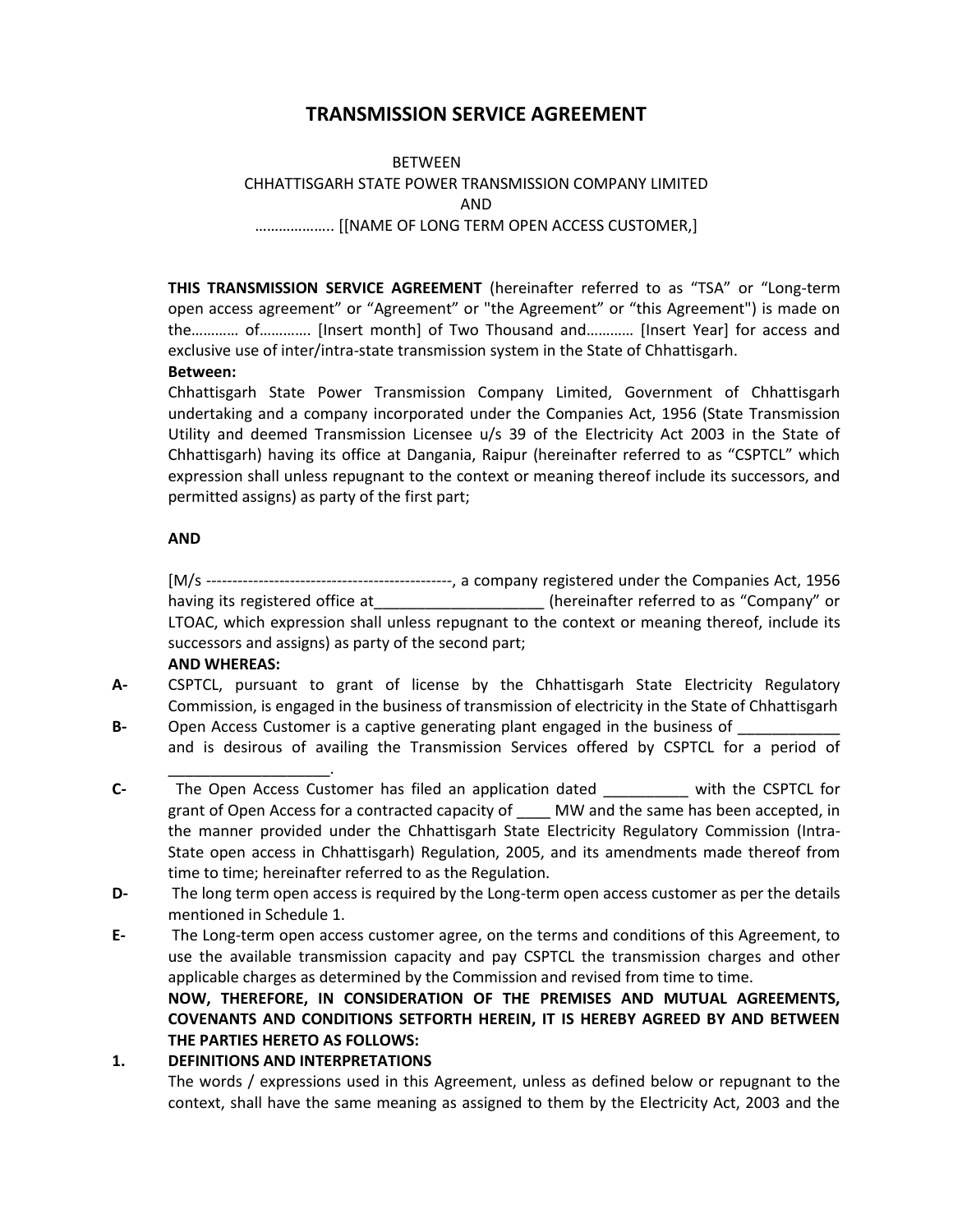Rules or Regulations framed there under including those issued/framed by the Commission (as defined hereunder), as amended or re-enacted from time to time, failing which it shall bear its ordinary English meaning. The words / expressions when used in this Agreement shall have the respective meanings as specified below:

- 1.1 **"Act"** or **"Electricity Act"** or **"Electricity Act 2003"** shall mean the Electricity Act, 2003 and any amendments made to the same or any succeeding enactment thereof;
- 1.2 **"Balancing and Settlement Code"** means such code as may be specified by the Commission for the balancing of energy/demand accounts and settlement of differences between schedule and actual energy/demand among the users of the grid in the State.
- 1.3 **"CEA"** shall mean the Central Electricity Authority constituted under Section 70 of the Electricity Act;
- 1.4 **"Commission" or "CSERC"** "means the Chhattisgarh State Electricity Regulatory Commission.
- 1.5 **"Effective Date**" for the purposes of this Agreement, shall mean the date as specified in Schedule I of this agreement.
- 1.6 **"Event"** means an unscheduled or unplanned occurrence in the intra-State Transmission system including faults, incidents and breakdowns.
- 1.7 **"Grid Code" / "IEGC"** or **"State Grid Code"** shall mean the Grid Code specified by the Central Commission under Clause (h) of sub-section (1) of Section 79 of the Electricity Act and/or the State Grid Code as specified by the Commission, referred under Clause (h) of sub-section (1) of Section 86 of the Electricity Act 2003, as applicable;
- 1.8 **"Intra State Transmission System" or "State Transmission System" or "STS"** means any system for conveyance of electricity by transmission lines with in the area of the state and includes all transmission lines, sub-stations and associated equipments of transmission licensee in the State. Provided that the point of separation between a transmission system and distribution system shall be the outgoing point of feeder emanating from substation of transmission licensee feeding to the distribution system.
- 1.9 **"Meter"** means a device suitable for measuring, indicating and recording consumption of electricity or any other quantity related with electrical system and shall include, wherever applicable, other equipment such as Current Transformer (CT), Voltage Transformer (VT) or Capacitor Voltage Transformer (CVT) necessary for such purpose.
- 1.10 **"Transmission Service"** shall mean provision, supply or conveyance of electricity by means of cables and / or overhead lines, together with any step-up and step-down transformers, switch-gear and other works necessary to and used for the control of such cables or overhead lines, and such buildings or part thereof as may be required to accommodate such transformers, switch-gear and other works and such other related services as may be provided by CSPTCL from time to time.
- 1.11 **"Regulation"** means the Chhattisgarh State Electricity Regulatory Commission (Intra-State Open Access in Chhattisgarh) Regulation 2005 and other relevant Regulations and any amendments made to the same or any succeeding enactment thereof;
- 1.12 **"State Grid"** means the synchronously connected entire electric network of the Chhattisgarh State comprising of STS, SSGS, generating plants and user.
- 1.13 **"State Load Despatch Centre" or "SLDC"** means the centre established under Section 31 of the Act.
- 1.14 **"STU"** means the State Transmission Utility as per Section 39 of the Act, which is presently the CSPTCL (Chhattisgarh State Power Transmission Company Limited)
- 1.15 **"Long Term Open Access Customer' or "LTOAC"** means a person, other than a short-term open Access customer, as defined in the Regulation, availing or intending to avail open access to the State transmission system for receiving supply of electricity from a person other than the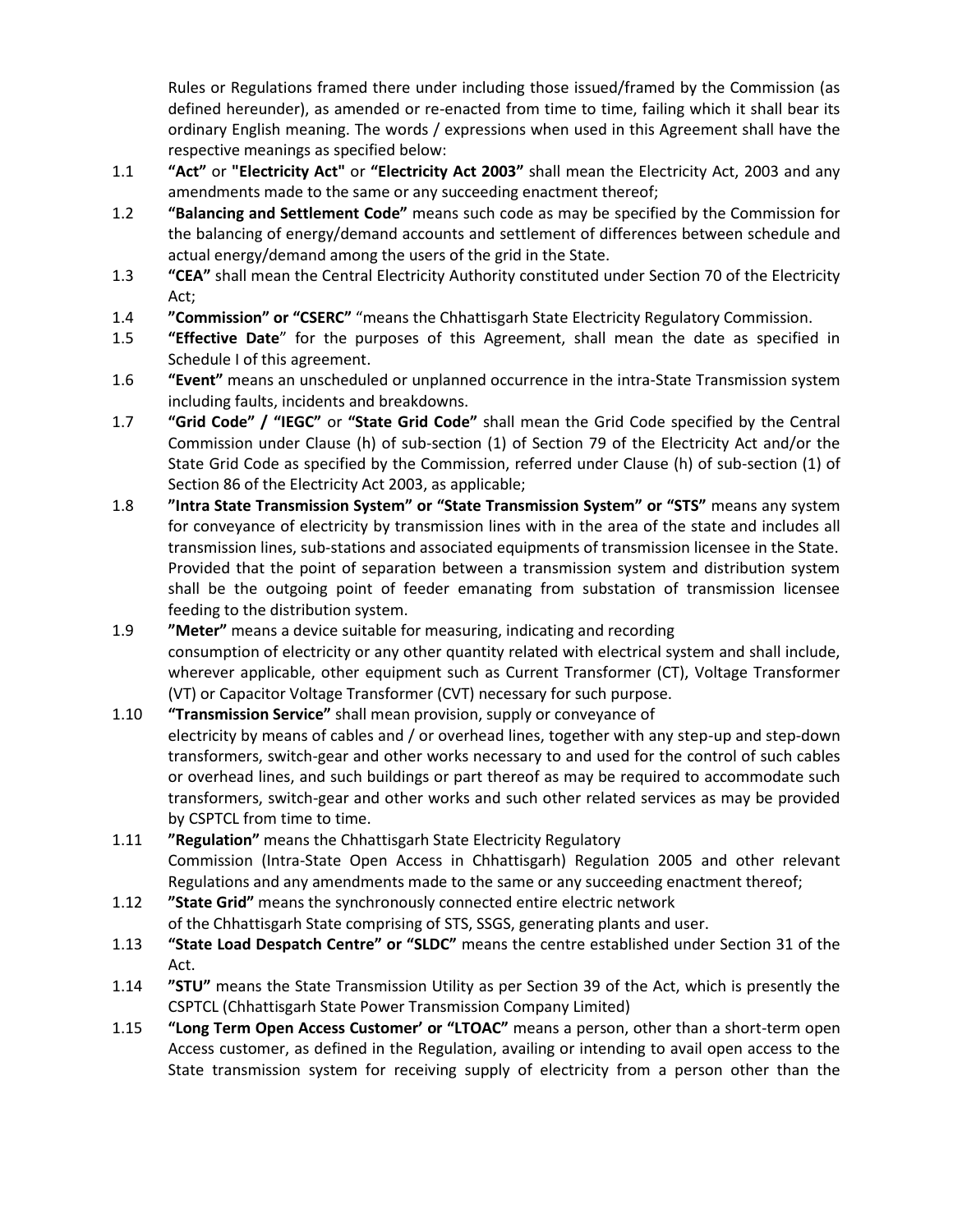distribution licensee of his area of supply, and the expression includes a generating company or a captive generating plant or a captive user or a licensee.

Words and expressions used and not defined in this Agreement but defined in the Act shall have the meanings as assigned to them in the Act, and in the absence thereof, shall have the same meaning as commonly understood in the electricity supply industry.

## **2. Compliance with Act, Rules and Regulations**

All parties to this agreement shall comply with the provisions of the Act, Grid Code and the Rules and Regulations laid down there under. Where any provision of this agreement is inconsistent with the provisions of the Act and/ or the Grid Code or Rules or Regulations laid down there under, the provisions of the Act, Grid Code or Rules or Regulations, as the case may be, shall take precedence to the extent of such inconsistency.

## **3. Obligations of parties**

## **3.1. Obligations of LTOAC**

- 3.1.1 The LTOAC agrees and undertakes to follow and comply with the procedures for availing Transmission Services specified in the applicable State Grid Code and Regulation.
- 3.1.2 The Long-term Open Access Customer further agrees and undertakes inter alia, to comply with:
- i- The technical requirements and infrastructure / equipment standards / meters etc. specified by the relevant Regulations notified by CEA, including applicable provisions of the Grid Code, the, Supply Code, and any other applicable Regulations or guidelines, as may be specified by the Commission from time to time and as may be necessary in order to entitle the open Access customer to avail Transmission Services.
- ii- Such payment security mechanism / instrument for availing Transmission Services as specified by the Commission from time to time:
- iii- Any other technical, commercial, operational or financial criteria (including any credit rating or certification of creditworthiness) prescribed by CSPTCL and as approved by the Commission from time to time:
- iv- Any requirement to furnish evidence to the effect that the LTOAC has the requisite approvals and clearances from the competent authority, Nodal Agency or otherwise, that are necessary to avail Transmission Services.
- 3.1.3 Subject to conditions specified in the Regulation, the LTOAC agrees not to transfer his contracted capacity to any other open access customer.
- 3.1.4 The LTOAC shall pay the charges payable under this Agreement from the date of commencement of open access specified in the Schedule I, regardless of the fact whether or not such open access is used on and from that date, except if the failure to use such open access is due to the default of the CSPTCL.
- 3.1.5 In the event of LTOAC surrender of whole or part of contracted capacity, or reduction/cancellation of the capacity allotted to the LTOAC as per the Regulation, the LTOAC shall pay all charges, including compensatory charges in the manner specified in the Regulation.
- 3.1.6 Misuse of the transmission corridor booked for open access or any other deliberate attempt to generate over or under the schedules for undue financial gains shall be considered as gaming which may disqualify LTOAC for seeking open access in future under the directions of the Commission. The SLDC/STU/CSPDCL shall investigate so as to ensure that there is no gaming, and if gaming is found by the STU/SLDC/CSPDCL the matter shall be referred to the Commission.
- 3.1.7 In case the LTOAC is a generator/CGP located within the State of Chhattisgarh, the LTOAC may avail start-up power, for which it shall enter into a separate agreement with the State distribution utility i.e. CSPDCL.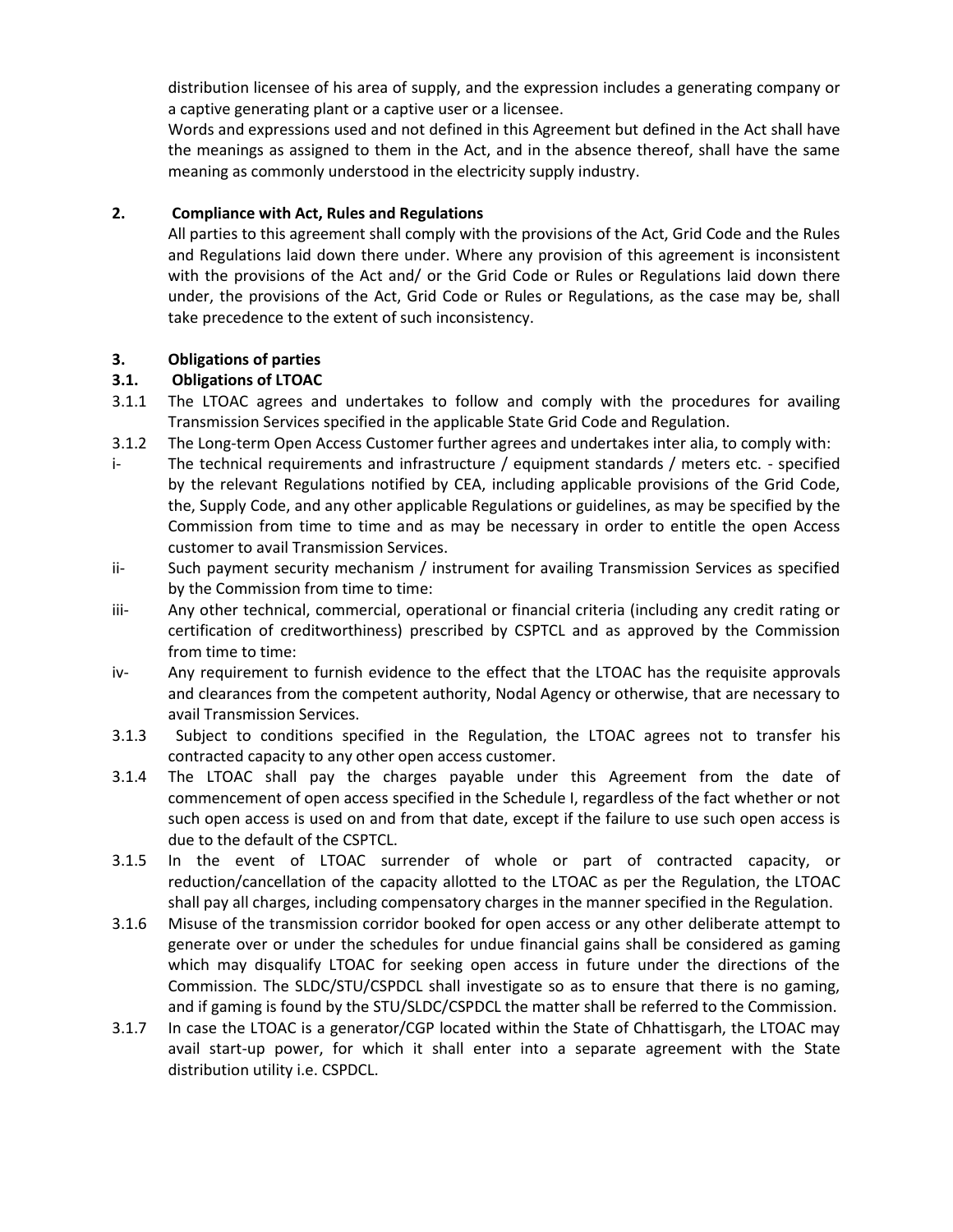## 3.2 **Obligation of CSPTCL**

- 3.2.1 Subject to the provisions of the Regulation and on such terms and conditions herein agreed, CSPTCL agree and undertake to provide Transmission Service to the LTOAC, as described and arranged in Schedule I hereto, on payment of transmission and other applicable charges, as specified by the Commission.
- 3.2.2 The criteria for allotment of capacity shall be as specified in the Regulation. Non utilization of reserved capacity by LTOAC shall be governed by manner specified by the Commission in Regulation.
- 3.2.3 Excess utilization than the reserved transmission capacity by LTOAC shall be governed by the manner specified by the Commission.
- 3.2.4 In the event of underutilization of the capacity contracted by the Open Access Customer, which, if made available, could be used to meet requirements of other applicant (s), the CSPTCL may consider reduction or cancellation of the capacity allocated to the LTOAC after taking approval from the Commission. However, the CSPTCL shall not undertake such action for reduction / cancellation of the capacity allocated without issuing a notice in writing of at least 15 days, in advance to the concerned LTOAC, to enable the concerned LTOAC to file the reply.

## **4. EFFECTIVENESS AND TERM OF AGREEMENT**

## **1.1 Effective Date**

This Agreement shall be effective from the date it is executed and delivered by the Parties

## 4.2 **Term**

The Agreement shall be valid from the Effective Date up to the …………….. years unless mutually extended by both Parties on mutually agreed terms and conditions, at least ninety (90) days prior to the Expiry Date, subject to the approval of the Commission.

#### 4.3 **Survival**

The expiry or termination of this Agreement shall not affect any accrued rights, obligations and liabilities of the Parties under this Agreement, including the right to receive liquidated damages as per the terms of this Agreement, nor shall it effect any continuing obligations for which this Agreement provides, either expressly or by necessary implication, the survival of, post its expiry or termination.

#### **5. DETERMINATION, BILLING AND PAYMENT OF OPEN ACCESS CHARGES**

## **5.1- Charges for Transmission Service :**

- **i-** Subject to the other provisions of this section, the LTOAC shall pay to CSPTCL, on a monthly basis, the transmission charges and other applicable charges. Transmission charges shall be as determined by the Commission from time to time.
- **ii-** Scheduling and system operation charges (also called as SLDC charges) shall be payable by the LTOAC for using the services of SLDC. Such charges shall be governed by the relevant Regulations or orders issued by the Commission from time to time.
- **iii-** Subject to the Regulation, the LTOAC agrees to comply with the procedures for availing Transmission Services in the matter of scheduling as specified by the Commission in the State Grid Code and Balancing and Settlement Code as amended from time to time. UI charges as specified by the Commission from time to time shall be applicable to LTOAC availing Transmission Services.
- **iv-** Any other applicable charges in cash or kind as specified by the Commission from time to time.
- 5.2 **Billing**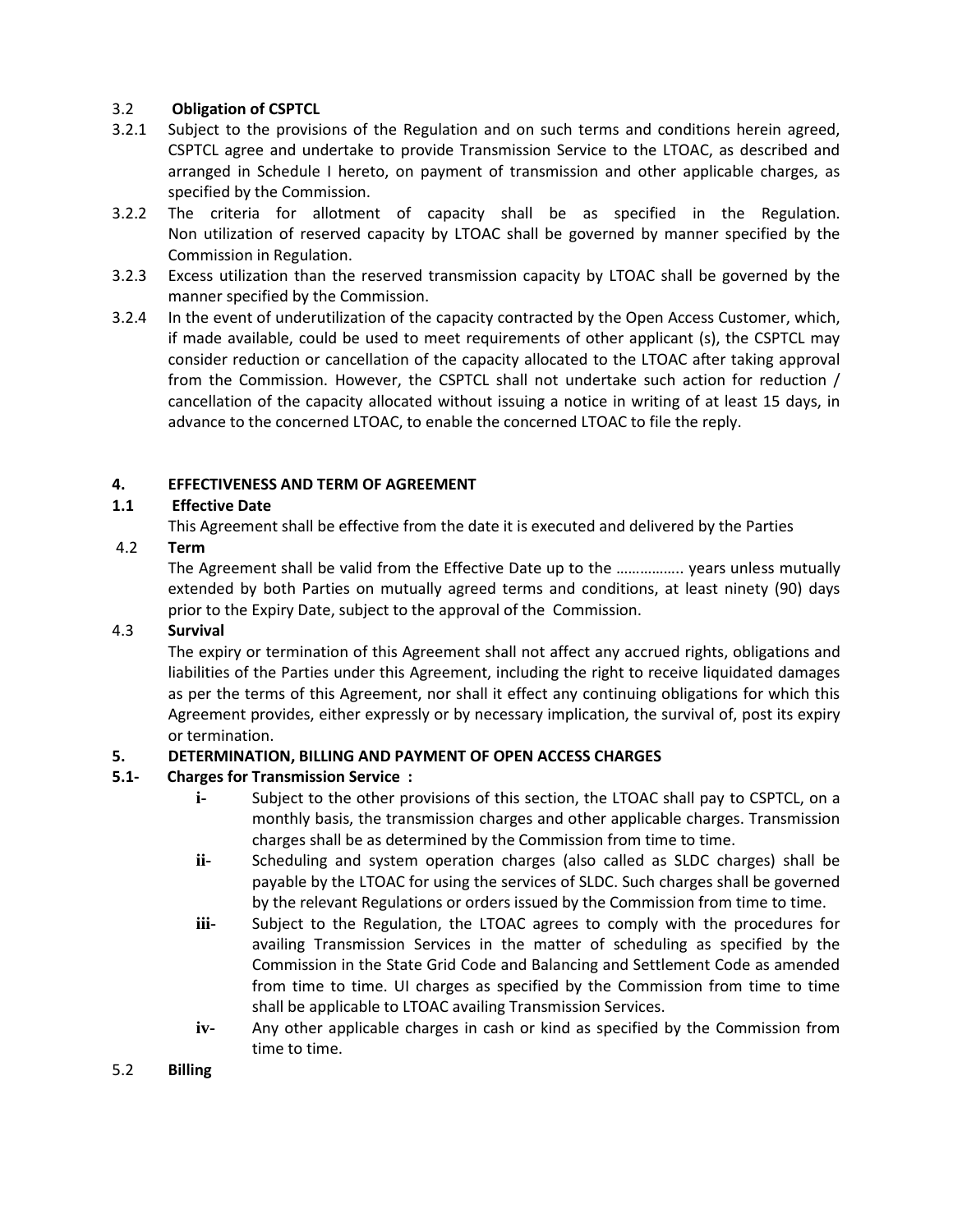The charges for the access and use of the intra-State transmission system shall be determined and settled on a monthly basis. The bill with respect to these charges shall be raised by CSPTCL by the tenth (10) day of each month and shall reflect the charges determined for the preceding month. The LTOAC shall make payment of bills within a period of 15 days of receipt of bills, failing which delayed payment surcharge at the rate of 1.5% per month calculated for each day beyond 15 days shall be payable by LTOAC.

## **5.3:- Payment Security Mechanism:-**

#### **(i) Bank Guarantee towards Security Deposit:-**

Long Open Access Customer shall furnish a Bank Guarantee in the prescribed form and manner from any Government/ Nationalized Bank valid for the duration of open access period towards the payment security guarantee.

LTOAC shall have to submit Bank Guarantee equal to three months charges towards full intra– state transmission charges, scheduling and system operation charges in respect of the said reserved transmission capacity.

This security mechanism shall be valid for a period of 3 years initially and shall be renewed by LTOAC for the further three years on the prevailing rates applicable towards aforesaid charges at that time as desired by CSPTCL & this process shall continue till the completion of LTOA period.

The Transmission Open Access Customer shall furnish the Bank Guarantee towards security deposits at the time of executing this LTOA agreement.

## **(ii) Establishment of Letter of Credit:**

LTOAC shall establish an open letter of credit (LC) for 105% of estimated average monthly billing towards transmission charges, SLDC scheduling & system operation charges in favor of CSPTCL. The Letter of Credit shall be opened with any Government/ Nationalized Bank within one month of signing of this LTOA. In case failure of LTOAC to make payments of bills within 15 days, The CSPTCL has option to operate the Letter of Credit to recover the payments of its bills besides levying surcharge towards delayed payment.

#### **6. Metering**

- 6.1 Both the parties agree that the meters at the point of injection and drawls shall be Special Energy Meters in a protective enclosure and shall maintain the same in good working conditions. The Special Energy Meters shall conform to the specification specified by the CEA and Commission.
- 6.2 The LTOAC shall allow STU and/or SLDC for meter reading, inspection and testing of Special Energy Meter. Both the parties agree that all other provisions relating to metering shall be as specified in the Metering Code for Transmission System approved by the Commission and in absence of such approved code in accordance with CEA Regulations on "Installation and Operation of Meters" issued under section 177 of the Electricity Act 2003 as amended from time to time.

#### **7. Energy losses**

The LTOAC shall bear the energy losses in intra-state transmission system proportion to capacity contracted by/allotted to him in the intra-State transmission system. The loss percentage determined by the CSPTCL or State Load Despatch Centre for intra-state transmission system and approved by the Commission shall be applied for charging energy losses to the LTOAC.

#### **8. Transmission Constraints**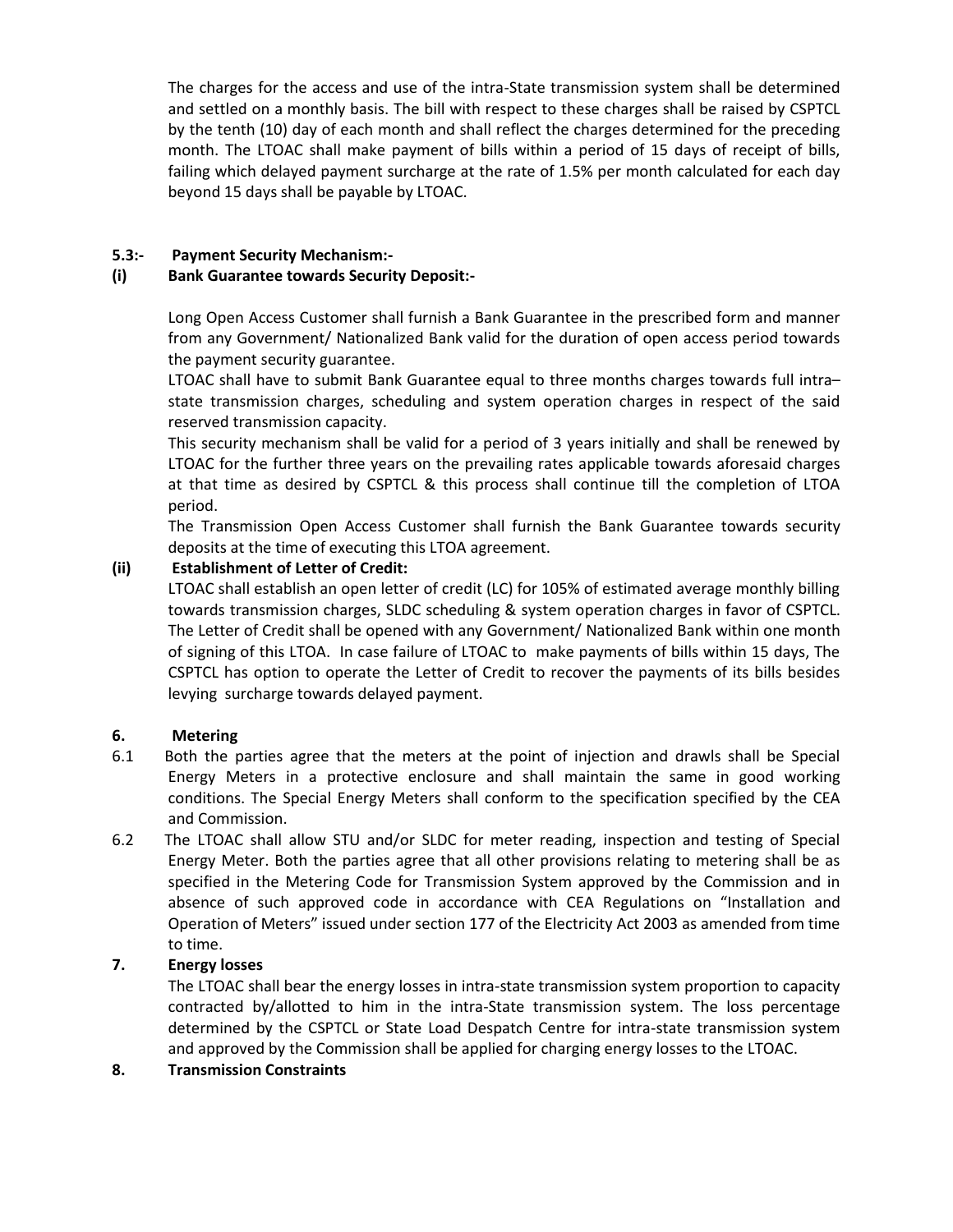SLDC subject to any technical constraint in operation of the State Grid may apply curtailment of transmission capacity in whole or in part at its absolute discretions. The LTOAC shall abide by the instructions and directions of the SLDC in accordance with Section 32 of the Electricity Act 2003. In the event of persistent non-compliance of SLDC instructions for Grid Operation and scheduling by the LTOAC, the CSPTCL on the basis of report from SLDC may revoke the capacity allocation in terms of Regulations as amendment from time to time..

#### **9. Compliance of Grid Code**

The LTOAC agrees to comply with the Grid Code as specified by the Commission. In the event of failure of LTOAC to comply with the provisions of the Grid Code, the CSPTCL has right to revoke the transmission capacity rights so reserved for him after serving show cause notice of 21 days and after taking requisite approval of the Commission.

The LTOAC shall abide the SLDC schedule and shall comply with all directions issued by SLDC.

## **10. Unscheduled Exchange and Balancing of Power**

Any deviation between schedule drawl & actual drawl shall be governed by the balancing and settlement code to be issued by CSERC. In the absence of balancing and settlement code the same shall be as per prevailing orders in force of CSERC.

#### **11. Transmission Performance Standards**

Both the parties agree that all equipment connected at the inter-connection point with the intra-State Transmission System shall be of such design and construction to enable the CSPTCL to meet the requirement of Performance Standards specified by the Commission. The LTOAC connected to intra-State Transmission System shall ensure that their loads do not cause violation of these standards.

#### **12. Unforeseen Circumstances**

The use of intra-state transmission system shall be subject to any technical constraints in the operation of the State Grid and SLDC may impose curtailment or suspend whole or part of the use of the intra-state transmission system at its absolute discretion on transmission system constraints. The provision of open access shall remain suspended during such period at the absolute discretion of SLDC and/ CSPTCL.

## **2. Omission**

In case during the validity period of this agreement, it is noticed that any of the condition(s) have been omitted, a supplementary agreement shall be entered into.

#### **14. Disputes**

All differences or disputes between the parties arising out of or in connection with this Agreement shall be endeavored to be settled amicably through negotiation by the parties failing which the same shall be referred to the Commission.

## **For and on behalf of Chhattisgarh State power Transmission Company Limited**  (------------------------------------------) Name: In the presence of 1 2 **For and on behalf of LTOAC** (-------------------------------------------------) Authorized Signatory